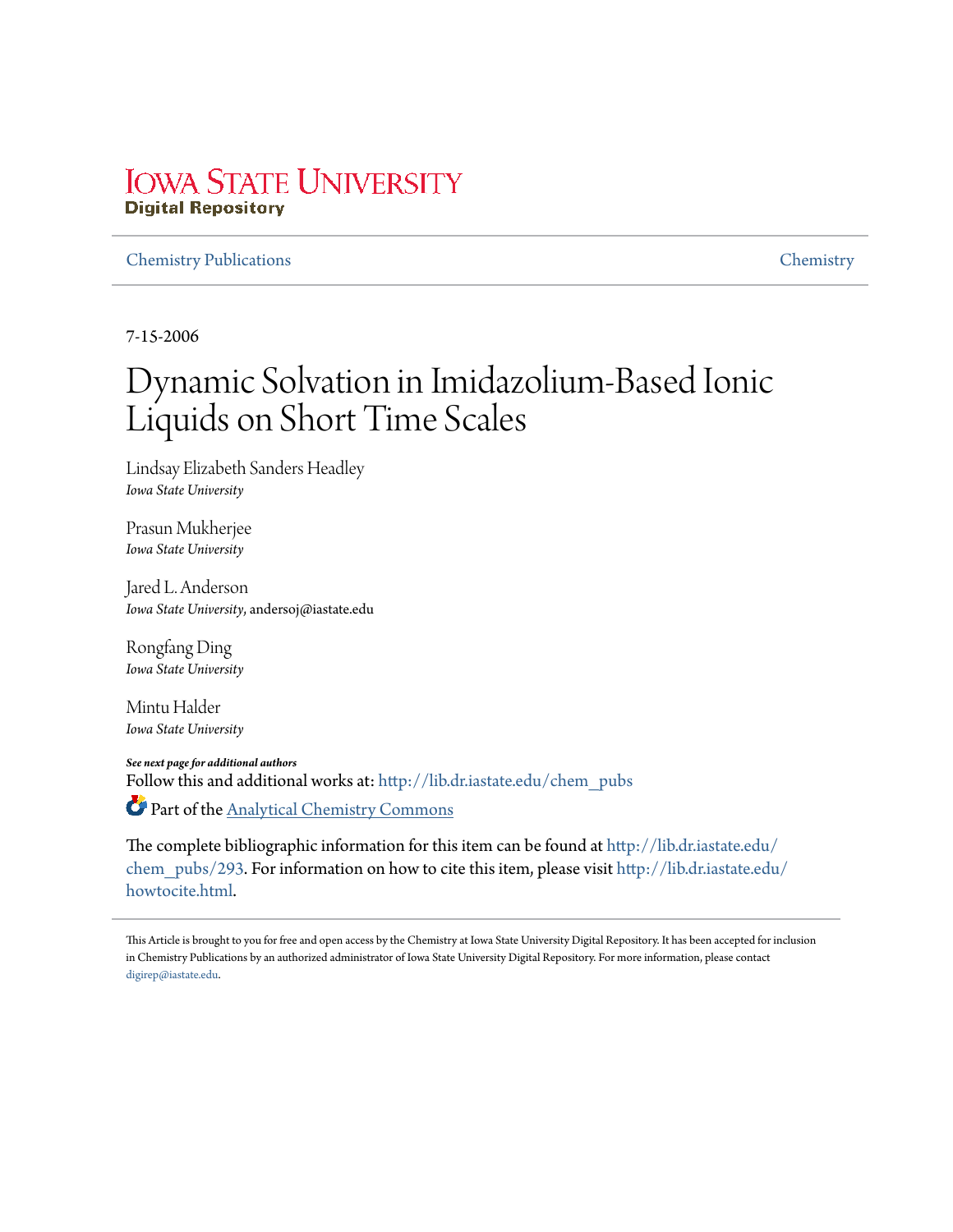# Dynamic Solvation in Imidazolium-Based Ionic Liquids on Short Time Scales

## **Abstract**

Steady-state and time-resolved Stokes shift data for the probe coumarin 153 in two imidazoles, six imidazolium-based ionic liquids, and several other solvents are presented. These results are consistent with our original suggestion (*J. Phys. Chem. B* **2004**, *108*, 10245−10255) that initial solvation is dominated by the organic moiety of the ionic liquid, and they show that for the imidazole-based liquids initial solvation is in all cases very rapid. Solvation by methylimidazole and butylimidazole is complete in 100 ps, and all of the imidazolium ionic liquids demonstrate similarly rapid initial solvation. Owing to the importance of determining the amount of initial solvation that is missed in a given experiment with finite time resolution, we discuss a method of estimating the intramolecular contribution to the reorganization energy. This method yields 2068 cm-1 and is compared with an alternative method.

### **Keywords**

Dynamic solvation, Imidazolium-based ionic liquids, Short time scales, molecular dynamics, reaction kinetics, solvents, nitrogen compounds

# **Disciplines**

Analytical Chemistry | Chemistry

#### **Comments**

Reprinted (adapted) with permission from *Journal of Physical Chemistry A* 110 (2006): 9549, doi: 10.1021/ jp0606964. Copyright 2006 American Chemical Society.

#### **Authors**

Lindsay Elizabeth Sanders Headley, Prasun Mukherjee, Jared L. Anderson, Rongfang Ding, Mintu Halder, Daniel W. Armstrong, Xueyu Song, and Jacob W. Petrich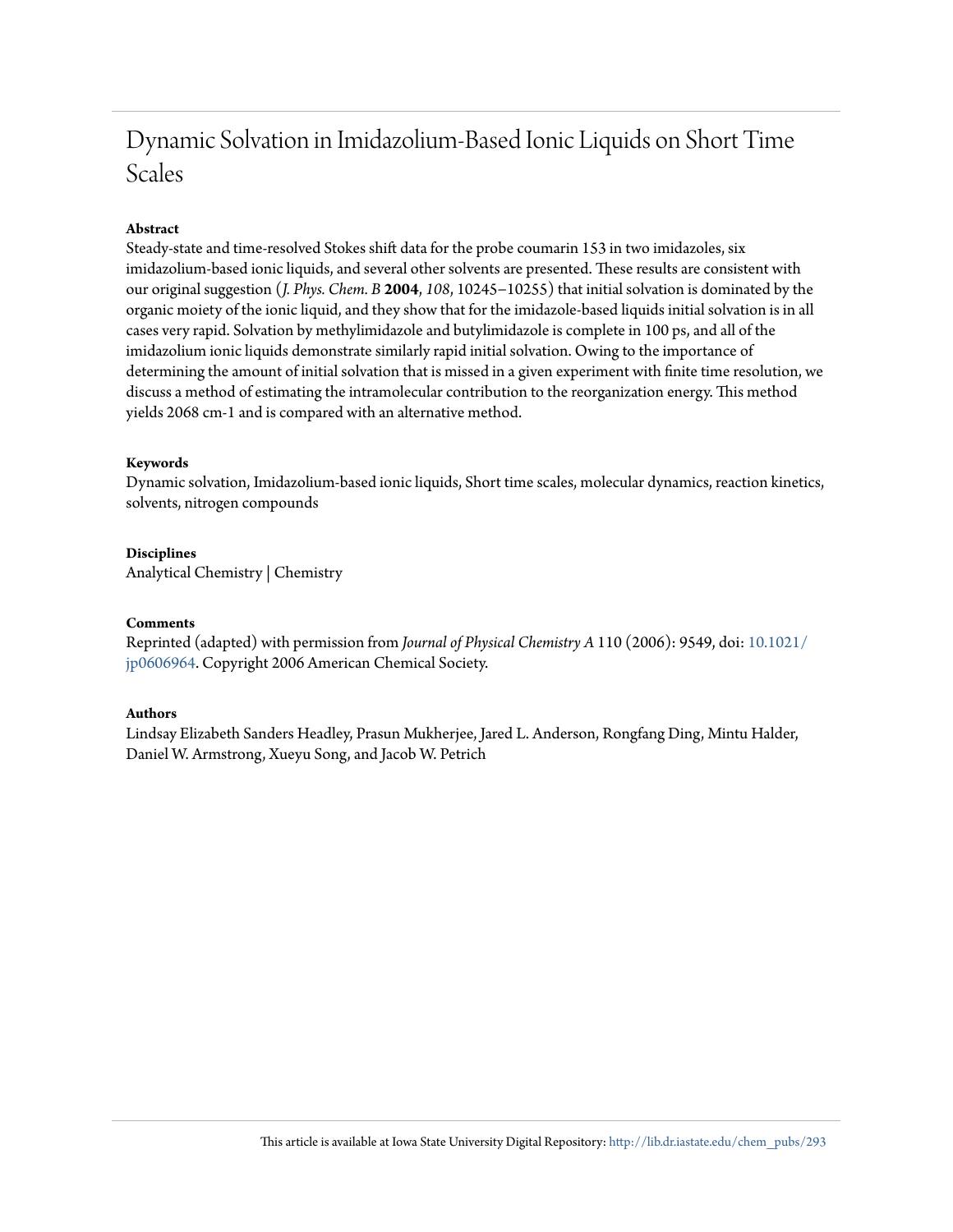#### **Dynamic Solvation in Imidazolium-Based Ionic Liquids on Short Time Scales**

**Lindsay Sanders Headley, Prasun Mukherjee, Jared L. Anderson, Rongfang Ding, Mintu Halder, Daniel W. Armstrong, Xueyu Song, and Jacob W. Petrich\***

*Department of Chemistry, Iowa State University, Ames, Iowa 50011 Recei*V*ed: February 1, 2006; In Final Form: May 18, 2006*

Steady-state and time-resolved Stokes shift data for the probe coumarin 153 in two imidazoles, six imidazoliumbased ionic liquids, and several other solvents are presented. These results are consistent with our original suggestion (*J. Phys. Chem. B* **2004**, *108*, 10245-10255) that initial solvation is dominated by the organic moiety of the ionic liquid, and they show that for the imidazole-based liquids initial solvation is in all cases very rapid. Solvation by methylimidazole and butylimidazole is complete in 100 ps, and all of the imidazolium ionic liquids demonstrate similarly rapid initial solvation. Owing to the importance of determining the amount of initial solvation that is missed in a given experiment with finite time resolution, we discuss a method of estimating the intramolecular contribution to the reorganization energy. This method yields  $2068 \text{ cm}^{-1}$  and is compared with an alternative method.

#### **Introduction**

Room temperature ionic liquids (RTILs) are comprised of an organic cation and an inorganic anion. They have been used as novel solvent systems for organic synthesis, $1-14$  liquid-liquid extraction,<sup>15-17</sup> and electrochemical studies<sup>18</sup> and as ultralow volatility liquid matrixes for matrix-assisted laser desorption/ ionization (MALDI) mass spectrometry.<sup>19</sup> RTILs have many properties that make their applications in chemical systems attractive. Some are immiscible with both water and nonpolar organic solvents. They are stable to temperatures in excess of 300 °C, but they have negligible vapor pressures, thus making them "green" solvents by reducing environmental levels of volatile organic carbons. Their viscosities can easily be varied by changing their cationic or anionic constituents. Their growing utility requires a detailed and fundamental understanding of their behavior.

Early treatments of solvation by ionic fluids were provided by Huppert and co-workers using molten salts $20,21$  and by Maroncelli and co-workers using nonaqueous solutions of dissolved ions.<sup>22</sup> More recently, solvation by RTILs has been studied by fluorescence techniques by Karmakar and Samanta<sup>23-25</sup> and by Maroncelli and co-workers.<sup>26-31</sup> Karmakar and Samanta have argued that the solvation dynamics is biphasic, with a short component corresponding to diffusional motion of the anion and a long component corresponding to the collective motion of the anion and the cation. Maroncelli and co-workers, however, have insisted on the nonexponential nature of the solvation dynamics and on the glassiness of the RTILs. Several groups $32-37$ have used the optical Kerr effect to study ionic liquids. Finally, Weingärtner and co-workers<sup>38,39</sup> and Richert and co-workers<sup>40</sup> have investigated the dielectric relaxation of ionic liquids.

Previously, we suggested that the organic cation determined the early-time solvation behavior of these materials.<sup>41</sup> This conclusion was based on a comparison of the behavior of an ionic liquid based on an imidazolium cation and the uncharged organic counterpart, butylimidazole. Castner and co-workers<sup>37</sup> have subsequently performed similar studies comparing an ionic

liquid with its isoelectronic neutral binary counterpart using femtosecond optical Kerr effect spectroscopy.

Here, we present steady-state and time-resolved Stokes shift data for the probe coumarin 153 in two imidazoles, six imidazolium-based ionic liquids, and several other solvents (Figure 1 and Table 1). These results are consistent with our original suggestion, and they show that for the imidazole-based liquids initial solvation is in all cases very rapid.

Since there is always some finite time resolution associated with the measurement of a dynamic Stokes shift, it is important to know how much of the Stokes shift has been missed in the measurement, or, alternatively, what fraction of the total solvation has been completed at a given time. Fee and Maroncelli<sup>42</sup> have discussed this question at length and have indicated a method of estimating a "zero-time" emission spectrum, which reflects a vibrationally equilibrated emissive state that has not yet experienced any Stokes shift resulting from solvent motion. We propose a method for estimating the intramolecular contribution to the reorganization energy, which is an alternative but equivalent means of obtaining the same information.

#### **Materials and Methods**

**Ionic Liquids.** All of the ionic liquids are prepared via their chloride salts. 1-Methylimidazolium chloride, 1-butylimidazolium chloride, and 1,2-dimethylimidazolium chloride were synthesized by adding a 1:1 molar ratio of hydrochloric acid dropwise to a round-bottom flask containing 1-methylimidazole, 1-butylimidazole, or 1,2-dimethylimidazole in ∼100 mL of 2-propanol. After stirring for 2 h at room temperature, the solvent was removed using rotary evaporation. The bis- [(trifluoromethyl)-sulfonyl]imide  $(NTf_2^-)$  ionic liquids were synthesized by dissolving the chloride ionic liquids in  $100-$ 150 mL of water. One molar equivalent of lithium trifluromethanesulfonimide was dissolved in 50 mL of water and added to the chloride salt. After stirring for 2 h, the lower ionic liquid layer was washed with at least three 30 mL portions of water. A silver nitrate test was used to verify the removal of any excess chloride salt. The resulting ionic liquids were dried \* To whom correspondence should be addressed. overnight in a vacuum desiccator under P2O5. Triethylammo-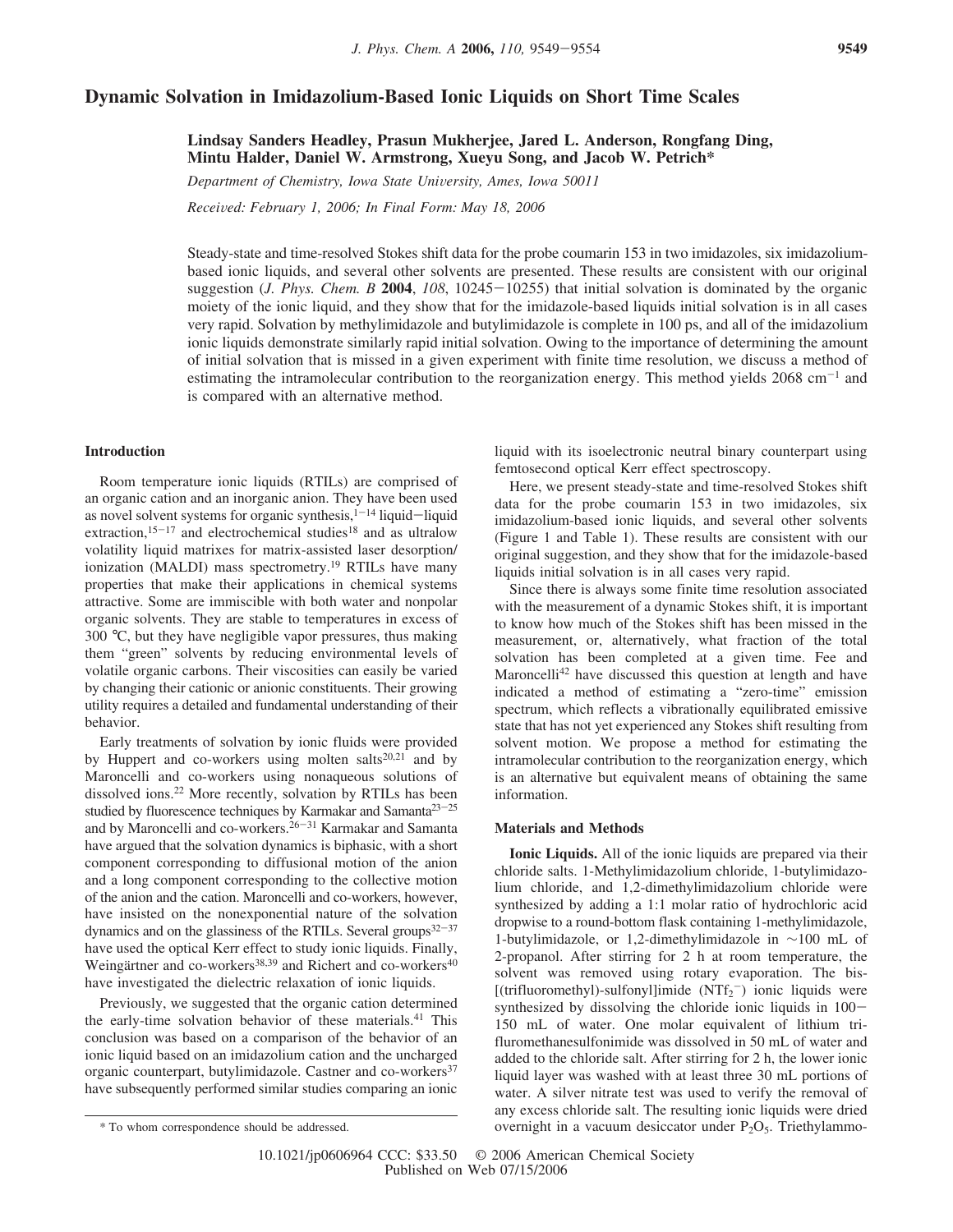

Figure 1. Structures of the solvation probe, coumarin 153, along with methylimidazole (MeIm), butylimidazole (BuIm), and tributylphosphine (TBP). Structures are also provided for the RTILs studied: the methylimidazolium cation [MIM<sup>+</sup>], the butylimidazolium cation [BIM<sup>+</sup>], the 1,2 dimethylimidazolium cation [DMIM<sup>+</sup>], the 1-butyl-3-methylimidazolium cation [BMIM<sup>+</sup>], the triethylammonium cation [TEA<sup>+</sup>], and the corresponding anions. The phosphonium ionic liquid,  $[PC_6)_3C_{14}^+][Cl^-]$ , was investigated by Maroncelli and co-workers.<sup>29</sup>

**TABLE 1: Spectral Characteristics of Coumarin 153 in Various RTILs**

| $RTIL^a$                                  | $\eta$ (cP)                  | $\langle \nu \rangle_{\rm abs}{}^{b}$ (cm <sup>-1</sup> ) | $\langle v \rangle_{\rm em}$ <sup>b</sup> (cm <sup>-1</sup> ) | $\lambda_{\nu}=0^{n}$ (cm <sup>-1</sup> ) | $\lambda^c$ (cm <sup>-1</sup> ) | $f_{100\text{ps}}^d$ | $\langle \tau \rangle_{\rm SR}$ (ns) |
|-------------------------------------------|------------------------------|-----------------------------------------------------------|---------------------------------------------------------------|-------------------------------------------|---------------------------------|----------------------|--------------------------------------|
| MeIm                                      | $1.76 \pm 0.02^e$            | 24 000                                                    | 18 3 3 0                                                      | 1483                                      | 2923                            | 1.0                  | ${}^{<0.02}$                         |
| TBP                                       | $2.18 \pm 0.01$              | 25 100                                                    | 21 030                                                        | 2114                                      | 2239                            | 1.0                  | 0.080                                |
| BuIm                                      | $3.50 \pm 0.06$ <sup>e</sup> | 24 040                                                    | 18 700                                                        | 1629                                      | 2919                            | 0.57                 | 0.10                                 |
| $MIM+C1^-$                                | $8.7 \pm 0.2^e$              | 23 450                                                    | 17430                                                         | 1782                                      | 2620                            | 1.0                  | 0.082                                |
| $TEA^+NTf_2^-f$                           | $56.7 \pm 0.2$               | 23 690                                                    | 17 9 20                                                       | 1908                                      | 2744                            | 0.77                 | 0.17                                 |
| $BIM^+NTf_2^-$                            | $90.03 \pm 1.5$              | 23 210                                                    | 18 070                                                        | 1867                                      | 2706                            | 0.65                 | 0.20                                 |
| $DMIM+NTf2$                               | $117.3 \pm 0.9$              | 22 190                                                    | 18 020                                                        | 2021                                      | 2471                            | 0.30                 | 0.71                                 |
| $P(C_6)_{3}C_{14}^{+}Cl^{-g}$             | 230 <sup>h</sup>             |                                                           |                                                               |                                           |                                 | 0                    | 6.7 <sup>g</sup>                     |
| $BMIM^+Cl^-$ (70 °C)                      | $334^{i}$                    | 23 540                                                    | 18 090                                                        | 1910                                      | 2798                            | 0.21                 | 0.59                                 |
| $MIM+NTf_2$                               | $776.3 \pm 3.1$              | 22 980                                                    | 18 190                                                        | 1952                                      | 2598                            | 0.64                 | 0.42                                 |
| $BIM+Cl-$                                 | $1130 \pm 20$                | 22 940                                                    | 18 270                                                        | 2052                                      | 2606                            | 0.39                 | 0.76                                 |
| BMIM <sup>+</sup> Cl <sup>-</sup> (30 °C) | $11\ 000^i$                  | 23 490                                                    | 18 570                                                        | 1842                                      | 2557                            | 0.36                 | 1.3                                  |

*a* For abbreviations, see the caption of Figure 1. Unless indicated, the parameters reported are for 20 °C.  $\frac{b}{v} \left\langle v \right\rangle = \left(\int_0^\infty v I(v) dv / \int_0^\infty I(v) dv\right)$ , computed using 70% of the emission and excitation spectra in order to exclude the contributions from absorption to states higher than  $S_1$  in energy. *<sup>c</sup>* Computed from eq 1. *<sup>d</sup>* There are instances where the fractional solvation does not track the viscosity as expected. We attribute this to our definition of "100 ps", as indicated in the Materials and Methods section. *<sup>e</sup>* These viscosities were kindly measured for us by personnel in Professor E. W. Castner Jr.'s laboratory before we had acquired our own viscometer. *f* [TEA<sup>+</sup>][NTf<sub>2</sub><sup>-</sup>] is included for completeness. We hoped to compare it with the chloride salt, which proved impossible, since the latter melts at 261 °C. *<sup>g</sup>* From ref 29, at 58 °C. *<sup>h</sup>* From ref 61. *<sup>i</sup>* From ref 62.

nium chloride was purchased from Alfa Aesar. Triethylammonium  $NTf_2$ <sup>-</sup> was made using the same anion exchange as described above. The role of water on the physical properties of ionic liquids is well-known, and an excellent study is provided by Bright and co-workers.<sup>43</sup> This work indicates that the solvation probe, PRODAN, is highly sensitive to water content. On the other hand, Ito et al. $28$  have shown that coumarin 153 is fortuitously insensitive to the presence of water, most likely owing to its hydrophobic character.

Viscosity measurements for tributylphosphine (TBP), [TEA<sup>+</sup>]-  $[NTf_2^-]$ ,  $[BIM^+][NTf_2^-]$ ,  $[DMIM^+][NTf_2^-]$ ,  $[MIM^+][NTf_2^-]$ , and  $[BIM^+][Cl^-]$  were taken with a ViscoLab 4000 piston-style viscometer from Cambridge Applied Systems. The digital readout provided the viscosity and interior temperature along with measurement errors. The viscosity of the TBP was measured in a glovebag under argon. Measurements were taken at various pressures to ensure that the viscosity reading was not significantly affected by the positive pressure inside the glovebag. Viscosity measurements for methylimidazole (MeIm), butylimidazole (BuIm), and  $[MIM^+][Cl^-]$  were provided by Professor E. W. Castner, Jr. (Rutgers) using a Cambridge Applied System model ViscoLab 4100 automated viscometer (SPL480 sensor with thermal jacket). Temperature was controlled with a Lauda Refrigerating Circulator model RMT-6, accurate to 0.1 K.

**Steady-State Measurements.** Steady-state excitation and emission spectra were recorded with a SPEX Fluoromax instrument with a 4 nm band-pass and were corrected for detector response. A 1 cm path length quartz cuvette was used for the measurements. During spectroscopic measurements, the quartz cuvettes were kept tightly sealed to prevent moisture from being absorbed by the ionic liquids. The steady-state spectra can be used to compute the reorganization energy,  $\lambda$ , by means  $of<sup>44</sup>$ 

$$
\lambda = \hbar \frac{\int_0^\infty d\nu [\sigma_a(\nu) - \sigma_f(\nu)]\nu}{\int_0^\infty d\nu [\sigma_a(\nu) + \sigma_f(\nu)]}
$$
\n(1)

The  $\sigma_{\text{af}}$  are the absorption (or excitation) and emission spectral line shapes, respectively. The reorganization energy is widely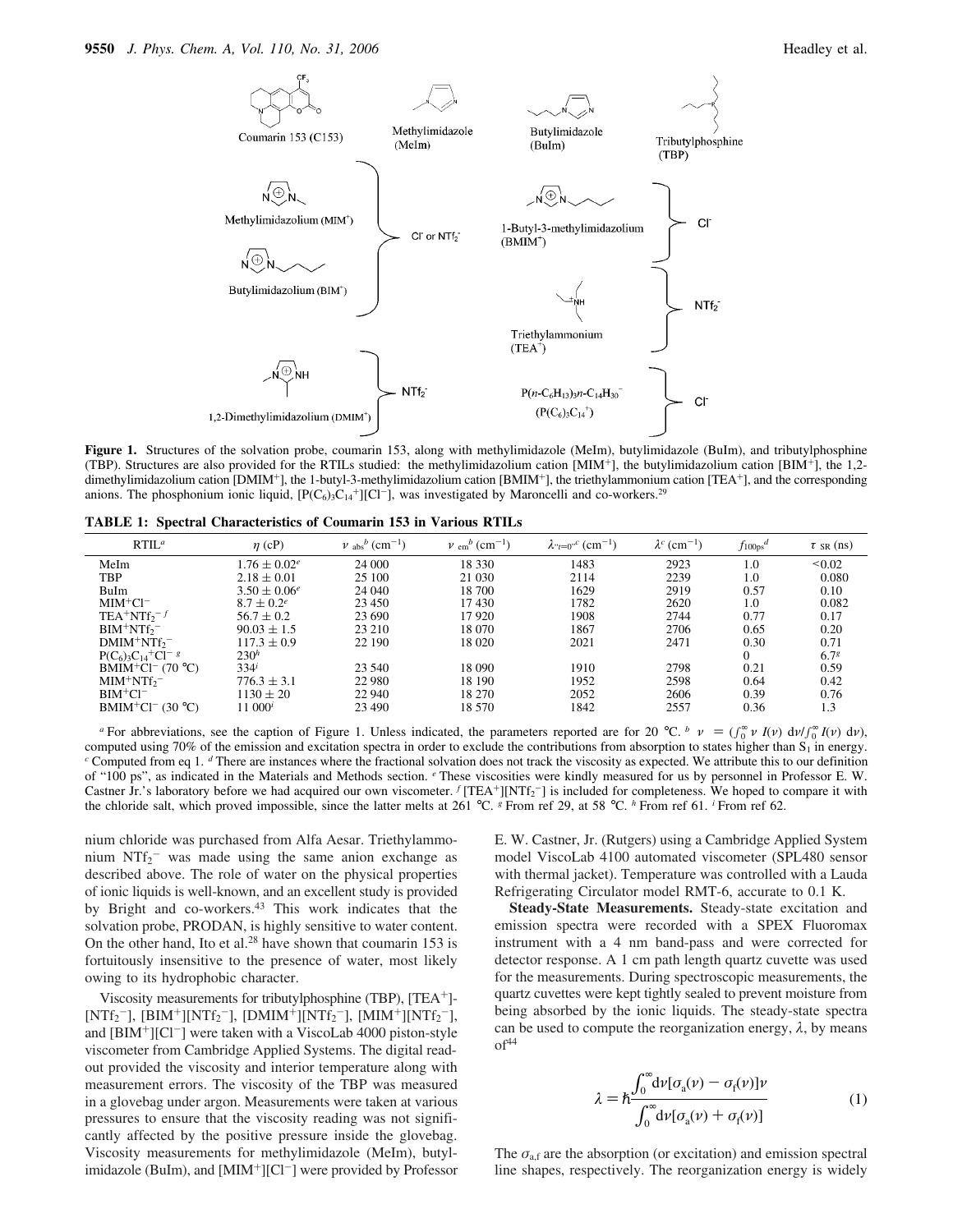

**Figure 2.** Solvation correlation functions, *C*(*t*), for the imidazole-based solvents. Two exponentials were sufficient to describe the data. A representative error bar is shown for  $[BMIM^+][Cl^-]$  and  $[MM^+][NTf_2^-]$ .

used as a measure of the strength of interactions between a chromophore and its surrounding dielectric media in solvation dynamics studies. It is usually taken as half of the Stokes shift. This estimate is accurate if the excitation and emission spectra are Gaussian, but it becomes unreliable if they are not.

**Time-Resolved Measurements.** The laser source for the time-correlated single-photon counting measurements was a homemade mode-locked Ti-sapphire laser, tunable from 780 to 900 nm with a repetition rate of 82 MHz. The fundamental from the Ti-sapphire oscillator was modulated by a Pockels cell (model 350-160, Conoptics Inc) to reduce the repetition rate to about 8.8 MHz and was subsequently frequency doubled by focusing tightly into a 0.4 mm BBO crystal. The resulting blue light, which had a central wavelength of 425 nm, provided the excitation source. The fluorescence decays were collected at the magic angle (polarization of 54.7° with respect to the vertical). Emission was collected through a single monochromator (ISA H10) fitted with a slit having an 8 nm band-pass. A half-wave plate before a vertical polarizer ensured the polarization of the excitation light. The instrument response function of the apparatus had a full width at half-maximum (fwhm) of  $\leq 100$  ps. A 1 cm path length quartz cuvette was used for all of the time-resolved measurements. To construct the time-resolved spectra, a series of decays (∼3000 counts in the peak channel) were collected over as much of the fluorescence spectrum as possible, typically from 470 to 610 nm at 10 nm intervals. They were fit to a maximum of three exponentials. Transient spectra were reconstructed from these fits by normalizing to the steady-state spectra:

$$
S(\lambda, t) = D(\lambda, t) \frac{S_0(\lambda)}{\int_0^\infty D(\lambda, t)}\tag{2}
$$

 $D(\lambda,t)$  is the wavelength-resolved fluorescence decay, and *S*<sub>0</sub>- $(\lambda)$  is the steady-state emission intensity at a given wavelength. We have employed the traditional approach of fitting the timeresolved spectra to a log-normal function, from which we extract the peak frequency,  $v(t)$ , as a function of time.

The solvation dynamics were described by the normalized correlation function:

$$
C(t) = \frac{\nu(t) - \nu(\infty)}{\nu(\r t = 0^{\gamma}) - \nu(\infty)}
$$
(3)

 $v("t=0")$  is the frequency at zero time, calculated using the method described by Fee and Maroncelli.<sup>42</sup>  $\nu(\infty)$  is the frequency at "infinite time", the maximum of the steady-state fluorescence spectrum.  $v(t)$  is determined by taking the maximum from the log-normal fits as the emission maximum. In most of the cases, however, the spectra are broad, so there is some uncertainty in the exact position of the emission maxima. Thus, we have considered the range of the raw data points in the neighborhood of the peak to estimate an error for the maximum obtained from the log-normal fit. Depending on the width of the spectrum (i.e., zero-time, steady-state, or time-resolved emission spectrum), we have determined the typical uncertainties as follows: zerotime  $\sim$  steady-state ( $\sim \pm 100 \text{ cm}^{-1}$ ) < time-resolved emission ( $\sim$  ±200 cm<sup>-1</sup>). We use these uncertainties to compute error bars for the computed  $C(t)$ . Some representative error bars are given in Figure 2. Some representative steady-state, zero-time, and 100 ps spectra are presented in Figure 3.

Finally, in generating *C*(*t*), the first point was obtained from the zero-time spectrum. The second point was taken at the maximum of the instrument response function, which, having a full width at half-maximum of ≤100 ps, was taken to be  $\sim$ 100 ps. Fractional solvation at 100 ps was calculated using  $f(t=100)$  $ps) = 1 - C(t=100 \text{ ps}).$ 

#### **Results and Discussion**

**Solvation by Imidazoles and Imidazoliums.** Figure 2 presents the experimentally obtained solvation relaxation correlation functions for two imidazoles and several imidazoliumbased ionic liquids. There is a very rapid early phase of solvation in all of these solvents, which is consistent with our previous suggestion that the organic cation, at least for imidazoliumbased ionic liquids, dominates the early-time solvation behavior<sup>41</sup> (Table 1). Furthermore, it is reasonable to assume that symmetrical nonpolar inorganic anions such as  $Cl^-$ ,  $BF_4^-$ , and PF<sub>6</sub><sup>-</sup> play a negligible role in the solvation of the coumarin probe. We are cautious, however, to extend this conclusion to the  $NTf_2^-$  anion, which is polar, polarizable, large, and flexible.<sup>35</sup> The data presented in Figure 2 and Table 1 are not sufficient to draw a conclusion concerning the role of this anion. Table 1 also indicates that the solvation dynamics correlate well with viscosity, and Figure 4 compares the average solvation time against the solvent viscosity on a logarithmic scale.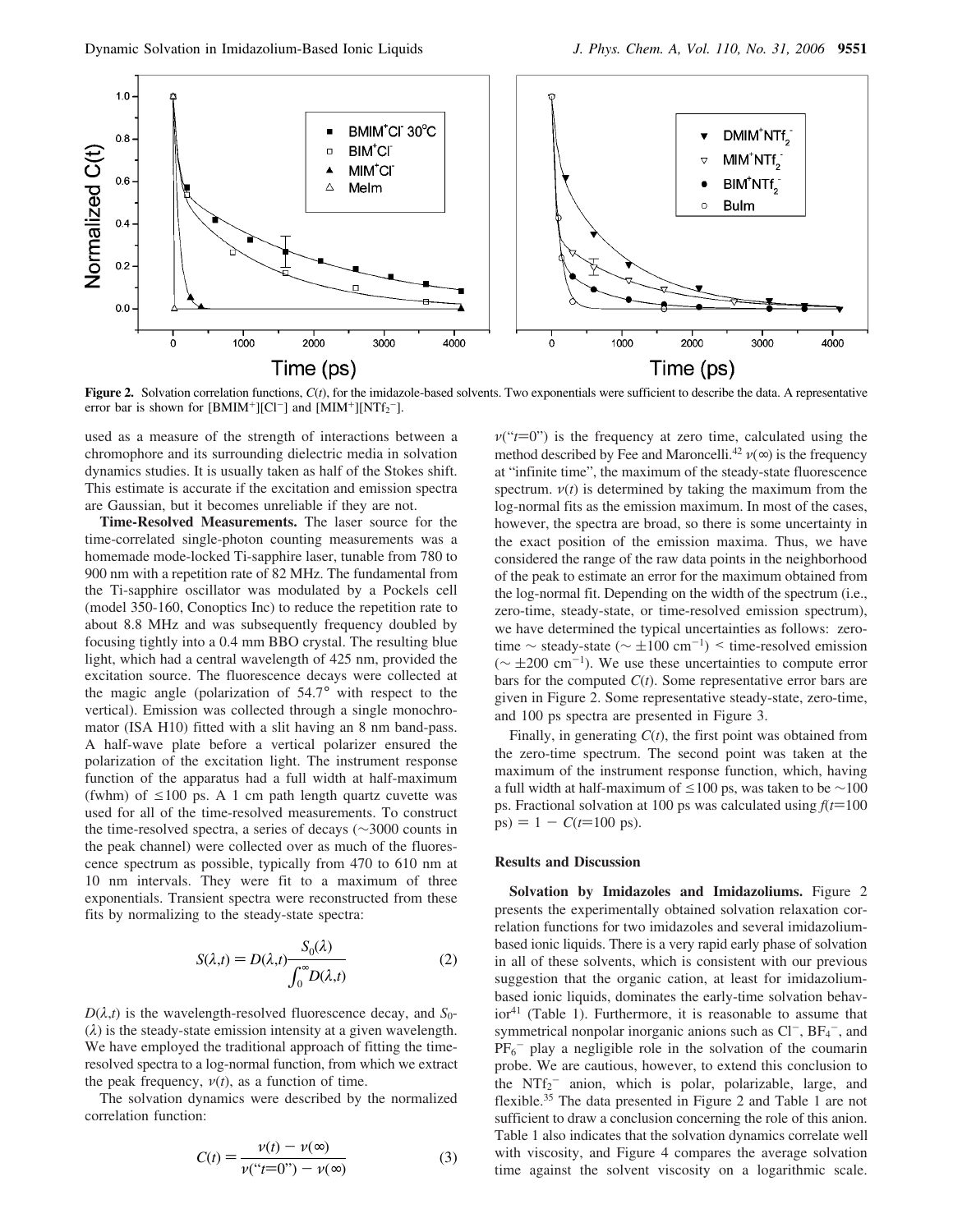

**Figure 3.** Fluorescence emission and excitation curves for BMIM<sup>+</sup>Cl<sup>-</sup> at 30 °C (top) and TBP (bottom). The solid lines are the steady-state data, the dashed lines are the calculated zero-time emission curves, and the scattered dots are the time-resolved emission spectra at our instrument's shortest collection time. The steady-state excitation wavelengths were  $420$  nm for  $[BMIM^+][Cl^-]$  and  $400$  nm for TBP. The emission monochromator was set to 600 nm for  $[BMIM^+][Cl^-]$ and 500 nm for the TBP.

Maroncelli and co-workers have used such a linear correlation to argue for translational ionic motion.<sup>30</sup> While it is reasonable that there is indeed such translational motion in ionic liquids, we do not find the linearity of a log-log plot as compelling evidence for the role of such motion in the solvation process.

Phosphine and Phosphonium. Maroncelli and co-workers<sup>29</sup> have studied the solvation of several nonpolarizable, long-chain ionic liquids, in particular  $[N(n-C_4H_9)_3CH_3^+][Tf_2N^-]$  and  $[P(C_6)_3C_{14}^+][Cl^-]$ . For these solvents, in contrast to the imidazolium-based liquids, there is no ultrafast solvation response and consequently the entire solvation response can be measured. On the basis of our earlier comparison of  $[BMIM^+]$  [ $PF_6^-$ ] and butylimidazole, we undertook a study of tributylphosphine (TBP) in order to compare its behavior with that of  $P(C_6)_{3}C_{14}^+$ (Figure 1). We anticipated that the nonpolarizable butyl side chains of TBP would give rise to slow solvation dynamics. Notwithstanding its small viscosity, 2.2 cP, the fractional solvation at 100 ps of 1.0 and the average solvation time of 0.08 ns seem surprising. The steady-state reorganization energy of TBP is, however, 2240 cm<sup>-1</sup> as opposed to 2068 or 1870  $\pm$ 185 cm-<sup>1</sup> , which one obtains from nonpolar solvents or from zero-time spectra of initially "unsolvated" chromophores (see below). TBP behaves more like a polar molecule than one would



Figure 4. Log-log plot of the average solvation times against the viscosities of the ionic liquids and corresponding organic solvents. There is a good correlation between the two properties. The phosphonium solvent lies off the line described by the imidazoliums. It is expected that different solvent types yield different slopes on such plots.<sup>30</sup>

expect and is consequently not a good model for the organic counterpart of  $P(C_6)_{3}C_{14}^+$ .

**Determination of the Intramolecular Contribution to the Reorganization Energy,** λ**.** To estimate the intramolecular contribution to the reorganization energy of coumarin 153 (C153) and to establish a classical model for C153 in studies of solvation dynamics (that is, a rigid solute molecule with a charge distribution change), we performed a regression analysis of C153 in 13 solvents with various dielectric constants.<sup>45</sup> The initial charge distribution change was estimated from a semiempirical quantum chemistry calculation.<sup>46,47</sup> The total experimental reorganization energy is estimated from the emission and excitation spectral line shapes (eq 1). The solvent contribution to the reorganization energy is calculated from the charge distribution change and the solvent static and optical dielectric constants and a realistic molecular surface and charge distribution for C153 using methods described in detail elsewhere.<sup>44,47-54</sup> That is, the reorganization energy,  $\lambda$ , is calculated as the difference between the solvation energy of C153 with the static dielectric constant of the solvent and the solvation energy of C153 with the optical dielectric constant of the solvent.

The reorganization energy,  $\lambda$ , is related to the solvation correlation function, *C*(*t*), and to the solvation spectral density,  $\rho_{sol}(\omega)$ , as follows:

$$
C(t) = \frac{\hbar}{\lambda} \int_0^\infty d\omega \, \omega \, \rho_{\text{sol}}(\omega) \cos(\omega t) \tag{4}
$$

and

$$
\lambda = \hbar \int_0^\infty d\omega \, \omega \, \rho_{sol}(\omega) \tag{5}
$$

where

$$
\rho_{sol}(\omega) = \frac{\Delta E''(\omega)}{\omega} \tag{6}
$$

and  $\Delta E''(\omega)$  is the imaginary part of the solvation energy, which may be computed from the frequency-dependent dielectric susceptibility of the pure solvent, the region occupied by the solute, and the charge distribution of the solute, as noted above.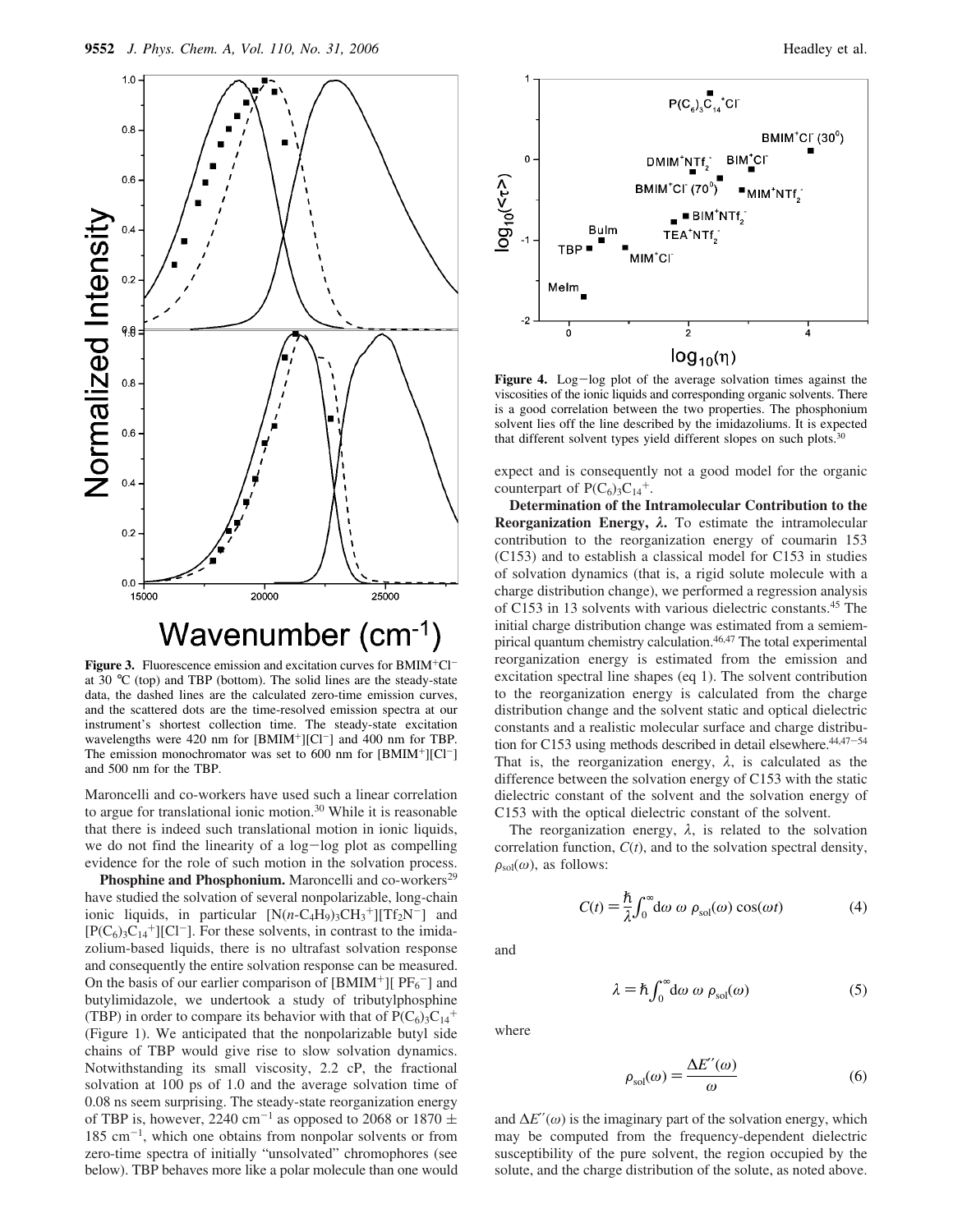**TABLE 2: Solvent Reorganization Energies (cm**-**<sup>1</sup> ) for Coumarin 153**

| solvent            | $\epsilon_0$ | $n_{D}$ | $\lambda_{\rm exptl}$ | $\lambda_{\rm{calcd}}$ |
|--------------------|--------------|---------|-----------------------|------------------------|
| acetonitrile       | 35.94        | 1.433   | 2845                  | 1049                   |
| dimethylformamide  | 36.71        | 1.431   | 2860                  | 1053                   |
| dimethyl sulfoxide | 46.45        | 1.479   | 2920                  | 1008                   |
| acetone            | 20.56        | 1.359   | 2785                  | 1095                   |
| butyronitrile      | 20.7         | 1.384   | 2875                  | 1060                   |
| tetrahydrofuran    | 7.58         | 1.4035  | 2645                  | 815                    |
| dichloromethane    | 8.93         | 1.424   | 2520                  | 837                    |
| chloroform         | 4.81         | 1.444   | 2410                  | 577                    |
| hexane             | 2.0          | 1.375   | 2100                  | 0                      |
| pentane            | 1.8          | 1.34    | 2115                  | 0                      |
| cyclohexane        | 2.0          | 1.41    | 2090                  | 0                      |
| heptane            | 1.9          | 1.38    | 2070                  | 0                      |
| octane             | 2.0          | 1.40    | 2020                  |                        |
|                    |              |         |                       |                        |

A linear regression analysis between the calculated  $\lambda$  and the total experimental  $\lambda$  yields information on both the intramolecular reorganization energy contribution and the charge distribution of the solute used in the calculation described above (Table 2 and Figure 5). The plot displayed in Figure 5 yields an intercept of  $2068 \text{ cm}^{-1}$ , which is the intramolecular contribution of  $\lambda$ . The plot should yield a slope of 1, but in fact, the slope is 0.72. Assuming that the discrepancy arises entirely from the charge distribution of the solute, we thus rescale the charge distribution change by a factor of 1.18 (i.e.,  $1/(0.72)^{1/2}$ , because the solvation energy is proportional to the charges squared). This procedure consequently provides an improved charge distribution for the solute.

In principle, the intramolecular contribution to  $\lambda$  can be obtained by measurement of the gas phase spectra. Ernsting and co-workers have presented such measurements for coumarin 153 at 383 K.<sup>55</sup> Computation of  $\lambda$  from their gas phase data yields  $2610 \text{ cm}^{-1}$ , which is considerably in excess of the value we measure in nonpolar solvents, suggesting that the coumarin in the gas phase measurement may have been complexed to solvent molecules or other coumarin molecules. In our previous work, we used the above analysis to define the fractional solvation,  $f(t)$ , in terms of reorganization energies.<sup>41</sup> Now that we have calculated the zero-time values and incorporated them into the solvation correlation function, the fractional solvation may be computed at any time. Values of  $f(t=100 \text{ ps})$  are given in Table 1. Finally, if the above estimate of intramolecular reorganization energy is reasonable, we can use the dielectric constant of ionic liquids measured by Weingärtner and co-workers<sup>39</sup> to estimate the reorganization energy of ionic liquids. For example, 1-butyl-3-methylimidazolium tetrafluoroborate has a static dielectric constant of 11.7; our theoretical estimation of the reorganization energy yields  $2879 \text{ cm}^{-1}$ . The experimental measurements give  $2717 \text{ cm}^{-1}$ ; therefore, the C153 model we use appears to be appropriate for studies of solvation dynamics.

Finally, we comment on the difference in the intramolecular contribution to  $\lambda$  obtained from our method and that obtained from the zero-time spectra using the method of Fee and Maroncelli.<sup>42</sup> Namely, our method yields 2068 cm<sup>-1</sup>; the zerotime method yields a range of values from  $1483$  to  $2114 \text{ cm}^{-1}$ corresponding to an average of  $1870 \pm 185$  cm<sup>-1</sup>. There are two major differences in the approaches. The crucial elements of the construction of the zero-time spectrum are the fluorescence and the absorption spectra of the probe in a nonpolar solvent. A Gaussian distribution of frequency shifts is convoluted with the spectra obtained in nonpolar solvents in order to produce the spectra in polar solvents. Since this convolution does not in all cases produce a perfect reproduction of the spectrum in polar solvents, the computed  $\lambda$  value will also be



Figure 5. Plot of the reorganization energy obtained from eq 1 against that obtained from calculations. The intercept,  $2068 \text{ cm}^{-1}$ , provides the intramolecular contribution of the reorganization energy for coumarin 153.

affected. Another physical reason for this difference may be that it is possible that the reference nonpolar fluorescence spectrum does not originate from a completely relaxed  $S_1$ state: the separation of intramolecular and intermolecular solvation is a fundamental assumption of the zero-time method. On the other hand, the method we employ uses a model for the probe that cannot solvate itself; that is, the model has no intramolecular degrees of freedom. Consequently, all solvation that is calculated is only from the solvent contribution.

#### **Conclusions**

The picture we originally put forward for solvation by ionic liquids was that the organic cation determined the early-time solvation behavior of these materials.<sup>41</sup> This conclusion was based on a comparison of the behavior of an ionic liquid based on an imidazolium cation and the uncharged organic counterpart, butylimidazole. In other words, because the organic cation carries most of the permanent dipole moment, is more polarizable, and is nearer to the solute, it seems reasonable that it contributes the most to early-time solvation events. The additional solvation data for the imidazoles and the imidazolium ionic liquids presented here are consistent with this idea. Solvation by methylimidazole and butylimidazole is complete in 100 ps, and all of the imidazolium ionic liquids demonstrate similarly rapid initial solvation. Also consistent with this idea is that Maroncelli and co-workers<sup>29</sup> observe no ultrafast solvation component in long-chain, nonpolar ionic liquids such as  $[N(n-C_4H_9)_3CH_3^+][NTf_2^-]$  and  $[P(C_6)_3C_{14}^+][Cl^-]$ . We still do not completely understand, however, the rapid solvation afforded by the uncharged neutral, TBP. It is most likely at least partially attributable to its low viscosity and to the fact that it is expected to be more polar than its ionic liquid counterpart.  $P(C_6)_{3}C_{14}^+$ can be thought of as having its positive charge spherically distributed about it, while TBP, having only three alkyl groups, assumes a pyramidal configuration and can be thought of as being a polar molecule.

Several theoretical investigations have been undertaken of ionic liquids.<sup>56-59</sup> In a recent computer simulation, Shim et al.<sup>57</sup> place a dipolar excitation on a model diatomic solute in a RTIL. They observe a fast initial relaxation and suggest that it arises from translations of the anions. Given the small size of the model solute and the large changes in net charge, the motions of the resulting concentrated anionic charges may dominate the relaxation. In the experimental solvation dynamics studies of organic dye molecules such as coumarin 153 (C153) in RTILs, the charge distribution change is smeared across the whole probe